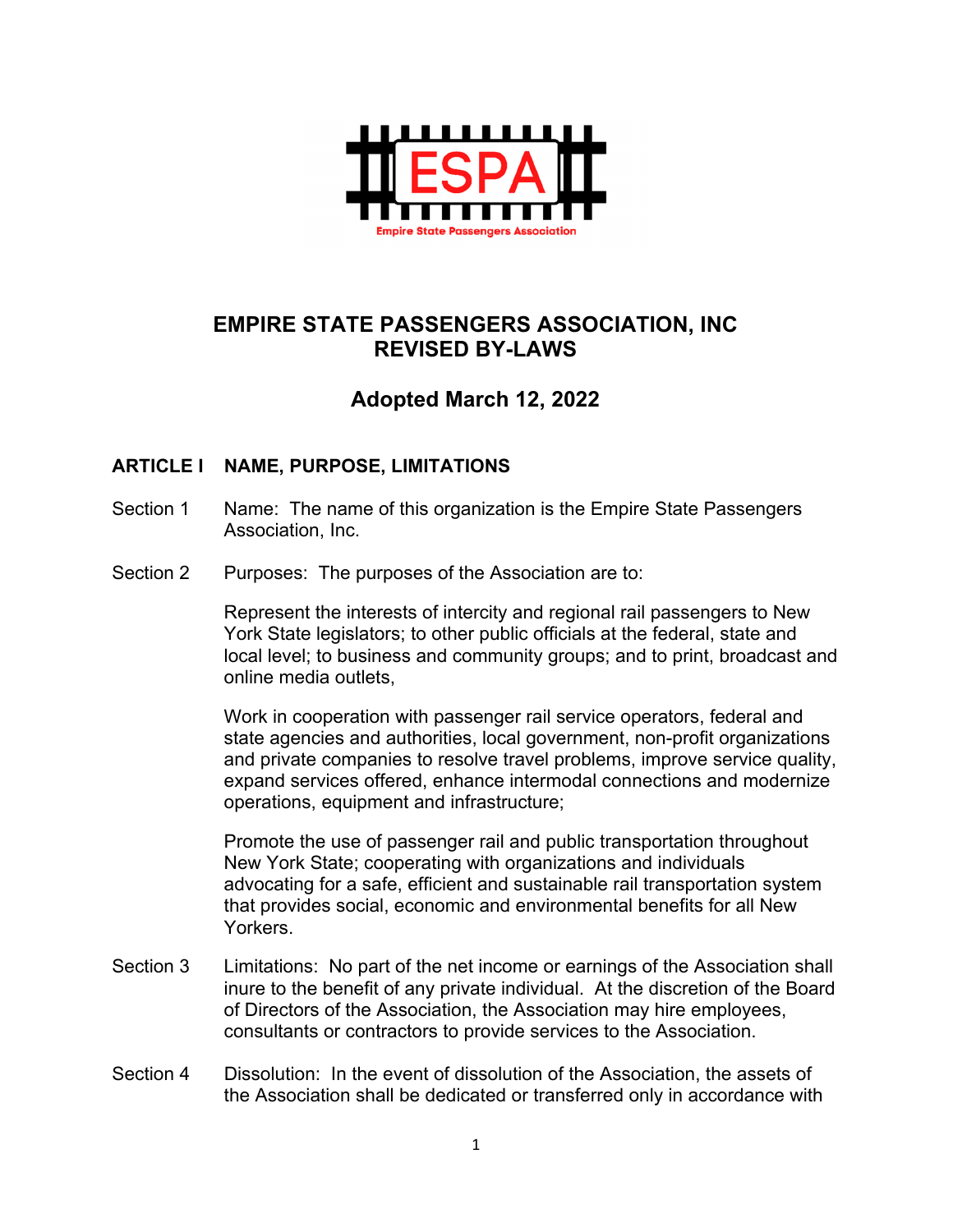the purposes of the Association as stated in Article 1, Section 2 of these By-laws. Dissolution of the Association requires adoption of a dissolution plan by the Board of Directors, proper notice of a proposal to dissolve the Association, adoption of a resolution of dissolution by a two-thirds vote of the Board of Directors of the Association and any other approvals and procedures then required by law.

Section 5 Conflicts of Interest: The Corporation shall adopt a Conflict of Interest Policy to ensure that its Directors, Officers and Key employees act in the Corporation's best interest and comply with applicable legal requirements. See attachment 'A'.

### **ARTICLE II MEMBERSHIP AND DUES**

- Section 1 Eligibility: Membership is open to all persons and is established upon payment of dues. Such persons shall become members in good standing for twelve (12) months following full payment of annual dues. The term "person" shall include partnerships, corporations and unincorporated associations, and other persons acting in a representative capacity.
- Section 2 Rights: Each member age 16 or above is entitled to vote in the election of officers and on all matters brought before its membership.
- Section 3 Dues: The Board of Directors shall establish a schedule of dues and membership classes. No membership class shall entitle any member to more than one vote.

### **ARTICLE III BOARD OF DIRECTORS**

- Section 1 Composition: The Board of Directors shall consist of those members holding the following offices: President, Vice-President, Secretary, Treasurer and such other Directors as determined, from time to time, by the President in consultation with the Association's officers. There shall be a maximum of 13 Directors inclusive of the named offices and any other designated titled positions.
- Section 2 General Duties: The Board of Directors shall conduct the business of the Association.
- Section 3 Eligibility: Any member of the Association shall be eligible to stand for election to any office of the Board of Directors, but only for one office in any given year.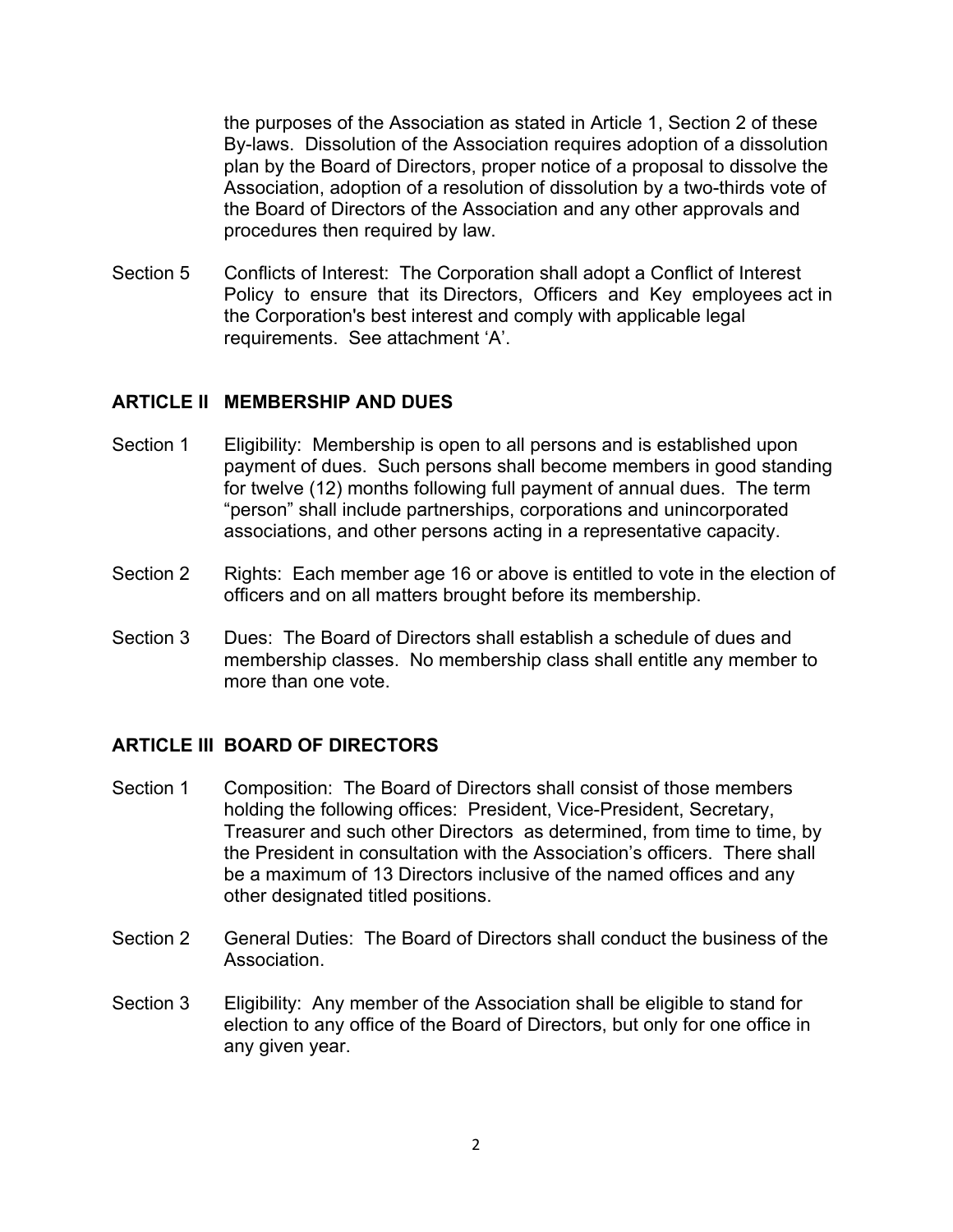- Section 4 Election and Term of Office: Elections for each office shall take place at the Annual Meeting in accordance with Article V, Section 2. The term of office shall extend from election until the next Annual Meeting in even numbered years. Vacancy appointments shall be handled as described in Section 5.
- Section 5 Vacancies: If any Officer of the Association is unable to complete a term of office, the Board of Directors shall appoint a replacement to fill the unexpired term. If any other position on the Board of Directors becomes vacant, the President may appoint a replacement to fill the unexpired term. A Director's appointment by the President or Board of Directors must be ratified at the next annual meeting.
- Section 6 Meetings: Meetings will be called by the President or their designee. Any one or more members of the Board may participate in a meeting of the Board by means of a conference telephone or video system or similar communications equipment by means of which all persons participating in the meeting can hear each other at the same time. Participation by such means shall constitute presence in person at a meeting. To the extent possible, the membership shall be advised of such meetings. Meetings of the Board of Directors shall be open to the membership.
- Section 7 Notice: Notice of all meetings shall be given to each Director by the President or the Secretary at least seventy-two (72) hours in advance of the meeting via mail or email. Notice of any meeting need not be given to any Director, however, if waived by such Director before or after the meeting in writing or by email. No notice need be given of any meeting at which every member or the Board of Directors shall be present, and any business may be transacted thereat. No notice need be given of any adjourned meeting.
- Section 8 Quorum: A quorum shall consist of a majority of the membership of the Board of Directors.
- Section 9 Executive Session: The Board may meet in executive session to discuss personnel or legal matters or issues concerning the improper conduct of any Officer, Director or member.
- Section 10 In-active Officers or Directors: A member of the Board of Directors who is absent from 3 or more meetings in a calendar year will be considered inactive and may be replaced by the President after consultation with the Association's officers.
- Section 11 The Executive Director of the Association shall be an ex-officio member of the Board of Directors with no voting rights. They shall not count in the determination of a quorum requirement.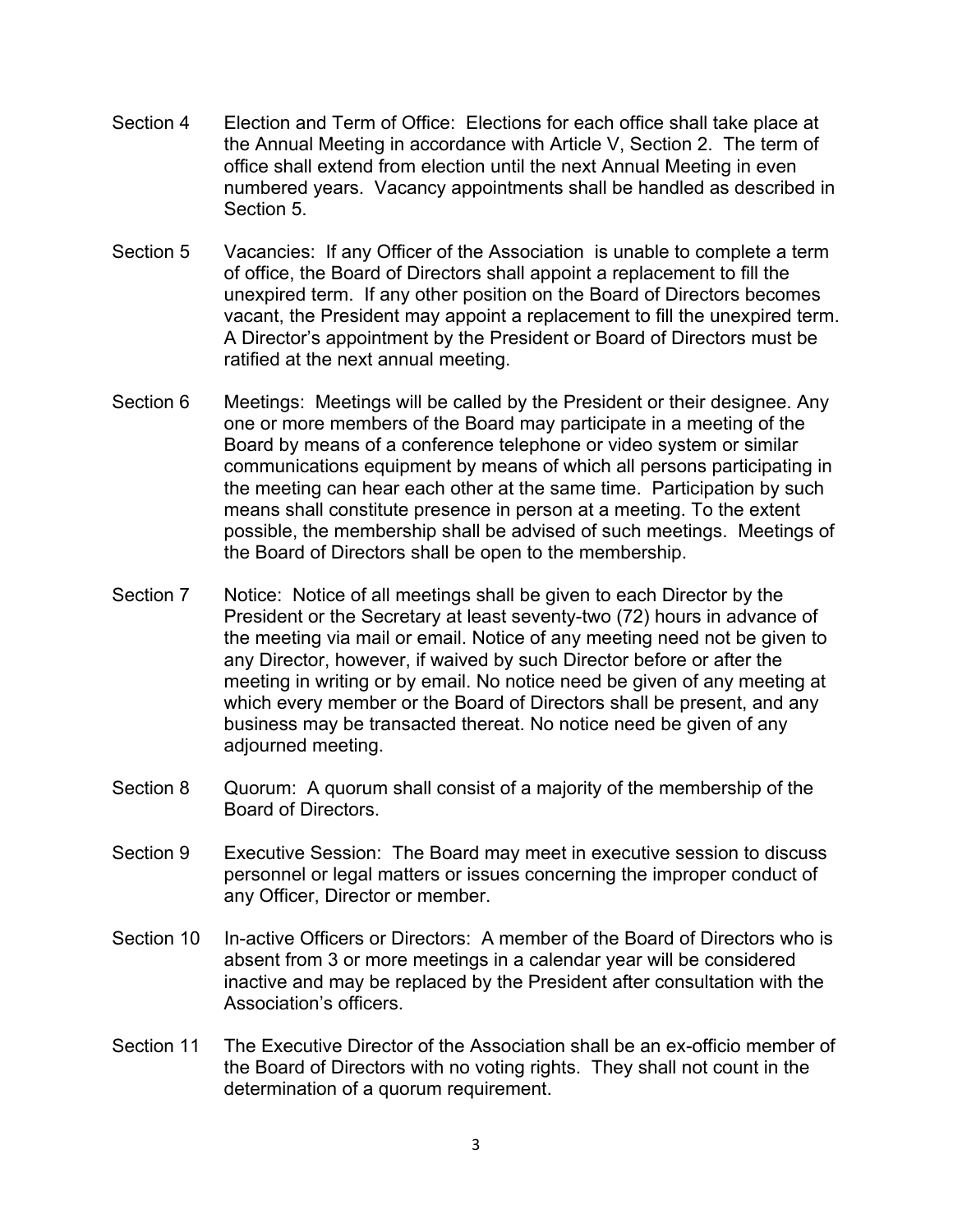### **ARTICLE IV OFFICERS, DIRECTORS AND EXECUTIVE DIRECTOR OF THE ASSOCIATION**

- Section 1 The Officers of the Association shall consist of the individuals holding the following offices: President, Vice-President, Secretary and Treasurer.
- Section 2 President: The President shall convene and preside over meetings of the membership and the Board of Directors as called for in the By-laws. The President shall act as chief executive officer of the Association and shall execute the business of the Association in accordance with Article VII and the directives of the Board of Directors and of the membership.
- Section 3 Vice-President: In the absence of the President or in the event of the President's inability to act, the Vice-President shall perform the duties of the President. The Vice-President shall perform such other duties as may be assigned by the President or the Board of Directors.
- Section 4 The Secretary shall keep the minutes of the Annual Meeting and the Board of Directors meetings and be custodian of the Association records.
- Section 5 Treasurer: The Treasurer shall have charge of all funds and securities of the Association, receive moneys due and payable to the Association, depositing such moneys in the Association's accounts, and pay all bills of indebtedness in accordance with Article VII. The Treasurer shall keep a record of the Association's assets and liabilities and shall report in writing to the membership at the Annual Meeting with interim reports at Board of Directors meetings. The Board may appoint a Director to assist the Treasurer with the delegated responsibilities via a resolution of the Board.
- Section 6 In addition to the Association's 4 Officers, the Board of Directors shall consist of up to 9 individual Directors whose titles and responsibilities may change from time to time for the advancement of the Association's mission and goals as determined by the President in consultation with the Officers and other Members of the Board of Directors.
- Section 7 Responsibilities of Directors: Directors shall be members of the Association who have shown interest and commitment to the organization. Directors are expected to attend Board meetings, assist in the recruitment and renewal of members, advocate and educate in their communities on behalf of the Association's mission and goals, work with other ESPA members in their regions, communicate ESPA priorities to elected officials and work with allied organizations to build support for better passenger rail service and transit in New York.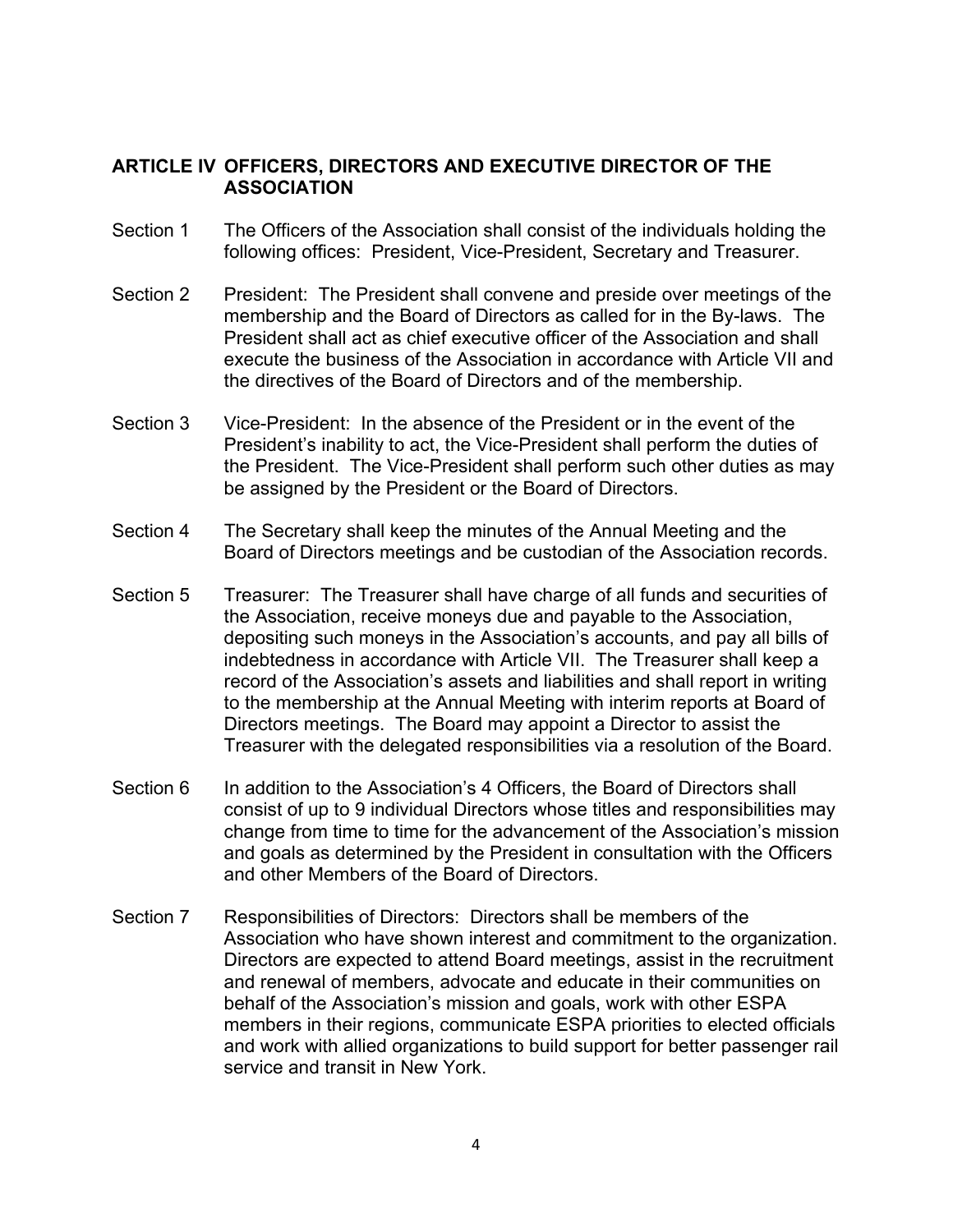Section 8 Executive Director: When filled by the Board of Directors, the Executive Director shall be responsible for day-to-day operation of the Association including, but not limited to, research on issues, advocacy work with elected officials and agencies, drafting of letters and testimony, planning and preparing for Annual Meetings, solicitation of new members, distribution of membership renewal notices, fundraising and any other activities as authorized by the Board of Directors.

### **ARTICLE V ANNUAL MEETING**

- Section 1 Date and Location: There shall be an annual meeting of the membership during the first third of the year at a date and location to be established by action of the Board of Directors. The Annual Meeting may be held on-line, in-person or jointly on-line and in-person at the discretion of the Board of Directors.
- Section 2 Order of Business: The order of business shall include the election of Officers and Directors in even numbered years and the confirmation of any vacancy appointments to the Board of Directors over the last twelve months; presentation of the financial report of the previous year and for the transaction of such other business as may properly come before it.
- Section 3 Notice of the Meeting: The Executive Director and/or the Director of Administration and Communications, at the direction of the President, shall notify the membership of the location, date and time of the Annual Meeting at least six weeks prior to the meeting. Such notification shall be made via notice through at least three of the following methods: inclusion in the Association newsletter, posting on the Association website, posting on the Association's Facebook page, through other electronic communication or postal mail.
- Section 4 Quorum: A quorum shall consist of at least ten percent of the membership.
- Section 5 Voting: Voting shall be by a show of hands unless an election is contested. In that situation, a paper ballot shall be used. Members may execute proxy ballots, executed in a manner provided in the Annual Meeting notice and counted at the Annual Meeting.

### **ARTICLE VI COMMITTEES**

The President shall establish such Standing and Ad Hoc Committees as he or she deems necessary to carry out the purposes of the Association.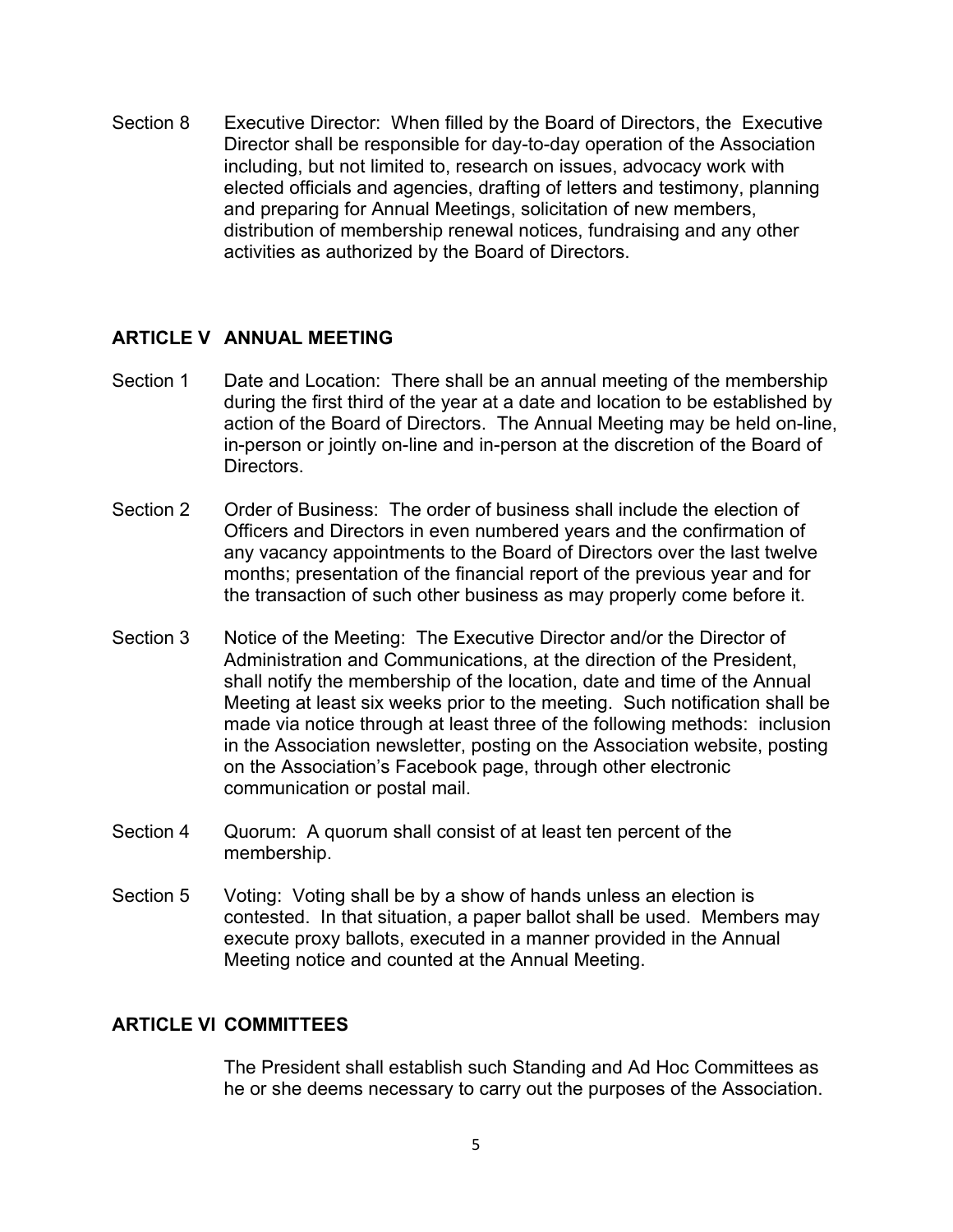The President, in consultation with the other officers, shall appoint chairs to the said committees as well as committee members. Committee Chairs and membership may be open to any member of ESPA

The President may establish an Executive Committee composed of at least 2 Officers and 2 other Directors to carry out routine business inbetween Board of Directors meetings. The President shall report any actions taken by the Executive Committee to the Board of Directors at their next meeting.

#### **ARTICLE VII CONTRACTS, RECEIPTS AND DISBURSEMENT OF FUNDS**

- Section 1 Contracts: The Board of Directors may authorize any officer or officers to enter into any contract or execute and deliver any instrument in the name of and on behalf of the Association to carry out the purposes of or assignments from the membership.
- Section 2 Checks, Drafts, etc.: All orders for payment of money or other evidence of indebtedness issued in the name of the Association shall be signed by such officer or officers, agent or agents of the Association and in such a manner as shall be determined by resolution of the Board of Directors.
- Section 3 Cash Withdrawals: The Board of Directors shall adopt a resolution with respect to the proper procedures for any cash withdrawals.

#### **ARTICLE VIII INDEMNIFICATION**

The Association shall provide indemnification to its Officers and Directors against personal liability for their actions while performing official duties of the Association. Such indemnification shall cover actions of an Officer or Director if such director or officer acted, in good faith and in the best interests of the Association.

#### **ARTICLE IX AMENDMENT TO THE BY-LAWS**

These By-laws may be amended or repealed by a majority of those paid members present in person or through proxy at the Annual Meeting provided that the proposed amendments or other actions affecting the Bylaws have been distributed to the membership according to the notices provision of Article V, Section 3 prior to or concurrent with the announcement of the location, date and time of the Annual Meeting.

# **ARTICLE X ROBERT'S RULES**